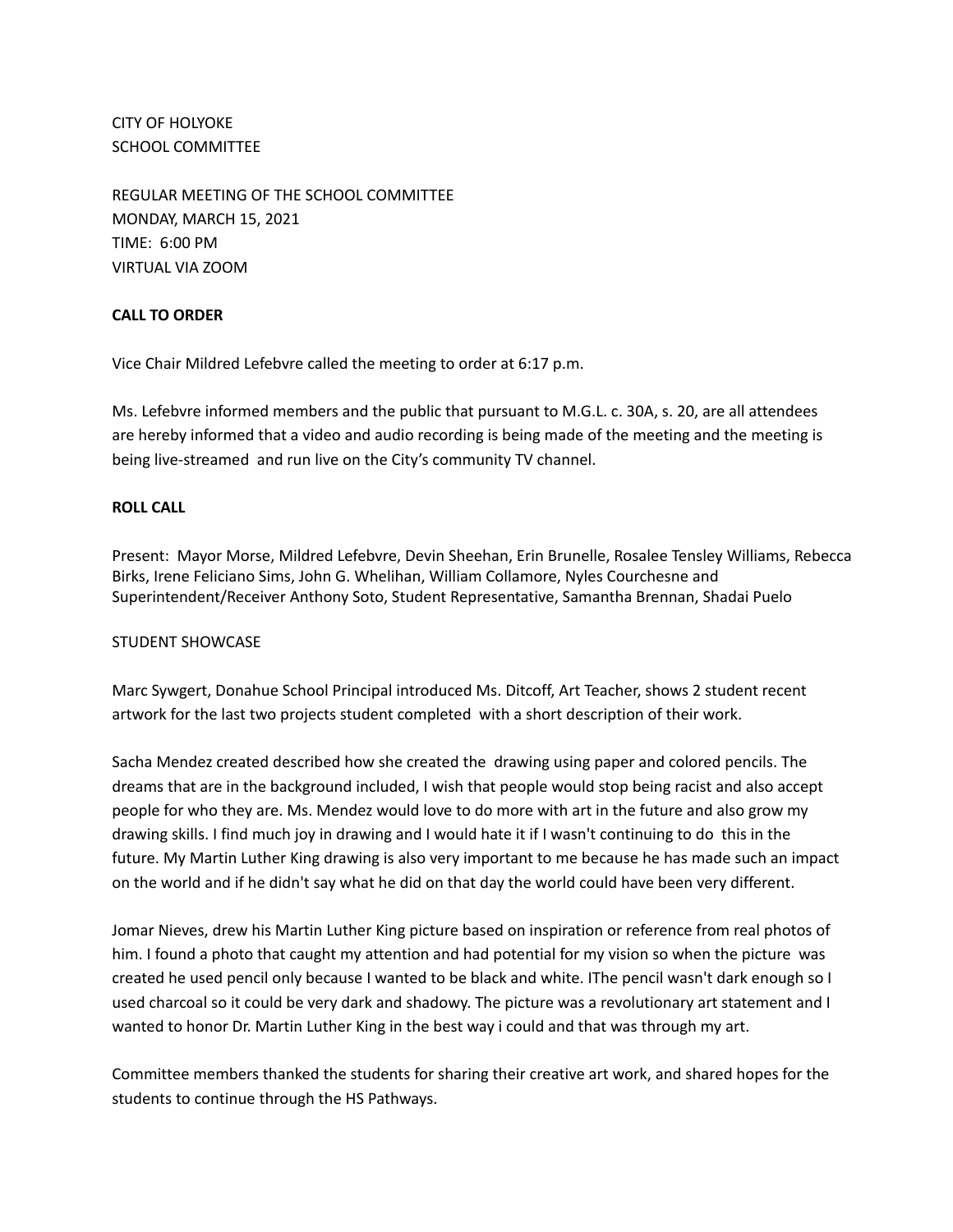#### PUBLIC COMMENT

#### COMMUNICATION AND REPORTS

Ms. Puelo, Holyoke High Dean Campus shared students completed midterms with a high participation rate. The 10th grade town hall was a success with student-led mc's. There were awards given to family members who attended the town hall, with a special visit from Cedric the Entertainer, who was a guest speaker. Staff and students created a slideshow and delivered a virtual tour of the seven different middle schools and over 400 students. As a result we received 145 applications from sending schools in Holyoke, and the deadline for applications is March 19th.

Samantha Brennan Holyoke HIgh North Campus, there is a car giveaway, sponsored by Gary Rome . Any senior who's in good standing will be able to win a car that is in front of Holyoke High by the like digital sign. There's also a campus learning center in the cafeteria and I've seen a lot of my peers use this opportunity as if they don't have a great space to work at home doing remote learning. Students can go to the cafeteria and spread out in the cafeteria doing their work. We've been celebrating the students 9th and 10th grade who have howls, which are habits of work and learning. Teachers pick every week lwho their howler of the week is and they get some fun stuff. Then for the juniors and seniors get a lawn sign and they're picked by their teachers as well so it's a nice honor. You get to talk to your teachers and they tell you what great work was done that week. The most important thing is that sports are back. This is the second week of sports. I'm on the track team, and sports include football, track girls basketball and boys swimming, and cheerleading.Then winter and the sports are going to run from here until the start of spring break. It's been the highlight of my week so far.

Superitnendent Soto shares the that Holyoke Board of H has approved practices taking place after 2 weeks of being in the yellow, and after 3 weeks games can be played.

#### SUPERINTENDENT RECEIVER REPORTS

#### FY 22 BUDGET FORCAST

The governor released the budget in the third week of January. At this time we are starting to look at revenue and where the distinct is in terms of Revenue. We are working with all deartment heads and principals to develop our budget for next year.

The state tried to implement the student opportunity act and wasn't able to after the pandemic. Initially, the state thought they were going to be able to implement the funding however the pandemic put a strain on the state's resources. The student opportunity act is money for economically disadvantaged students. The District received a cut mid-year cut and was able to sustain it using ESSR funding. This upcoming year will be the first year of a seven-year implementation. The district received feedback requesting investments for additional student opportunity act funds. Last year the district held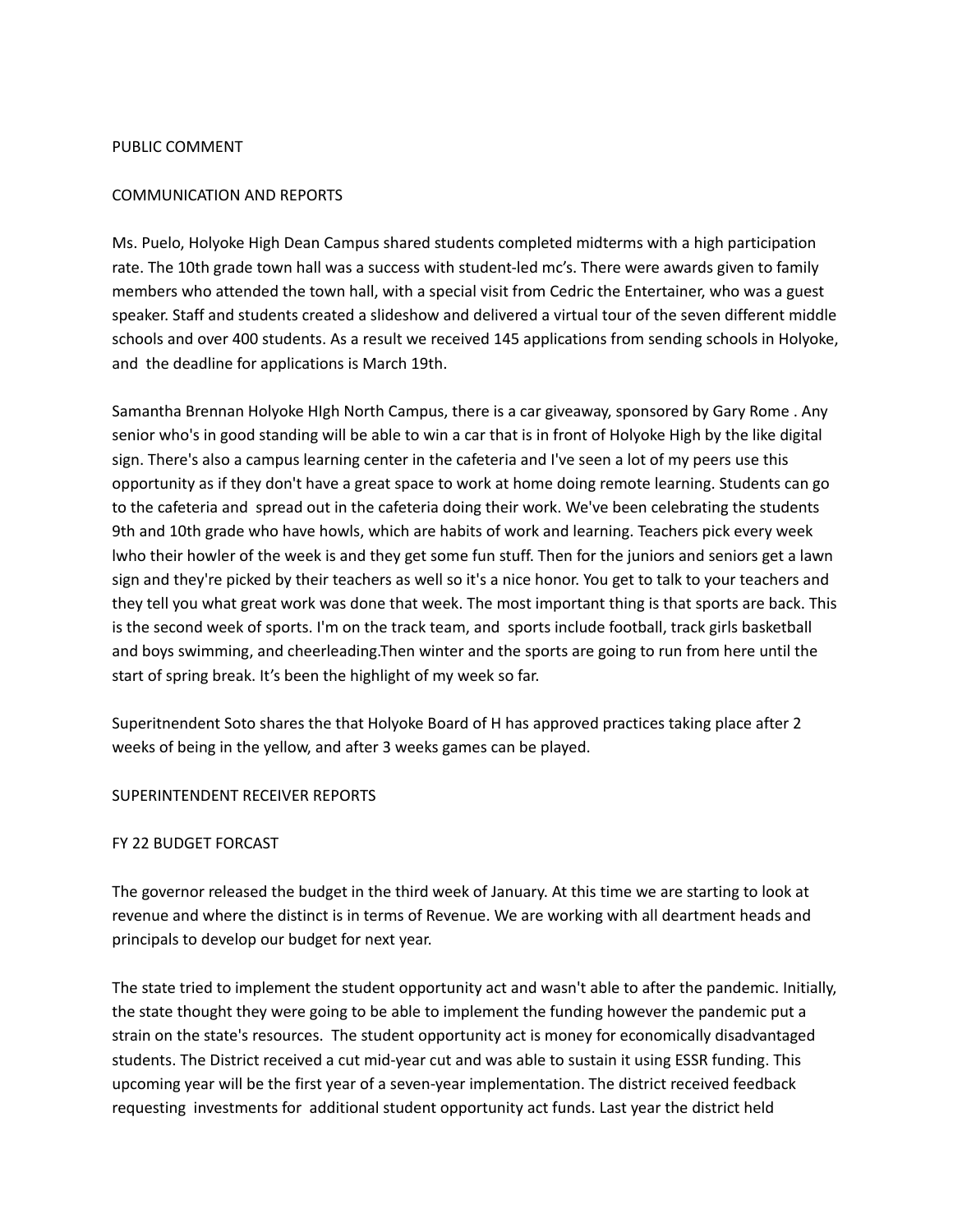community meeting and conducted a school committee retreat to discuss priorities. The plan was submitted to the state on the use of the student opportunity act dollars.

There is 3.5 million dollar increase in our net school spending, which is 3.9 % of over last year. Overall foundation enrollment has decreased by 198 students. This drop is in the earlier grades like pre-k and k, unfortunately the state is using this year's enrollment numbers to fund districts. Our charter reimbursement increased by 1.2 million. And an increase of 2.2 million in transportation. The increase is due to the savings that occurred for the non use of tranportatin and the district transferred those funds for the use of remote learning.

The district received a significant amount of ESSR money this year , about 16.5 million dollars of additional revenue. Without that revenue we would be looking at a 4 million dollar deficit. The district is looking for way to invest this funding in order to address the gap in learning and support for student

Expenses are expected to increase. Salaries increase by 2.4 million on the general fund, supplies and services by 1.5 million, and health insurance increased about 415, 000. The charter and and school tuition expenses are going up by 1.2 million, which represent a 9 % increase.

The districts revenue increasing by 3.9 million and the expenses of the district increasing by 7.8 million dollars. ESSR funding would be able to assist in addressing the 3.9 million dollar budget deficit. This will allow the district to move forward with a balanced budget, and a budget that will address the learning gap and social emotion needs of the students.

The budget relies heavily on state funding, and about 87% of our funding comes from the state chapter 70., and 13 % of our budget comes from local tax dollars. Holyoke has to consistently monitor the changes in funding at the state level which can effect the district budget.

The budget development process is based on the information given above. Chiefs and department heads are tasked with submitted service budgets that are based on the last year. Then budget hearings will take place. Surveys were sent to the community requesting their feedback from all key stakeholders on how the district should invest this money.

# MIDDLE SCHOOL PROJECT - PRE K PORTFOLIO

In january the MSBA after the failed the vote and encouraged the district to apply for a new statement of interest for a new building in the spring of 2020. The district submitted the statement of interest approved by the city council for one middle school building. In the fall the district met with the MSBA and city leaders, where they expressed they are in support of the plan.

In the beginning of March and in January of 2021, we started to begin meeting with Holyoke leaders, city councilors, a school committee member, some state legislators, to get feedback on how to make sure we're moving forward. In June, the MSBA votes whether to advance HPS SOI project.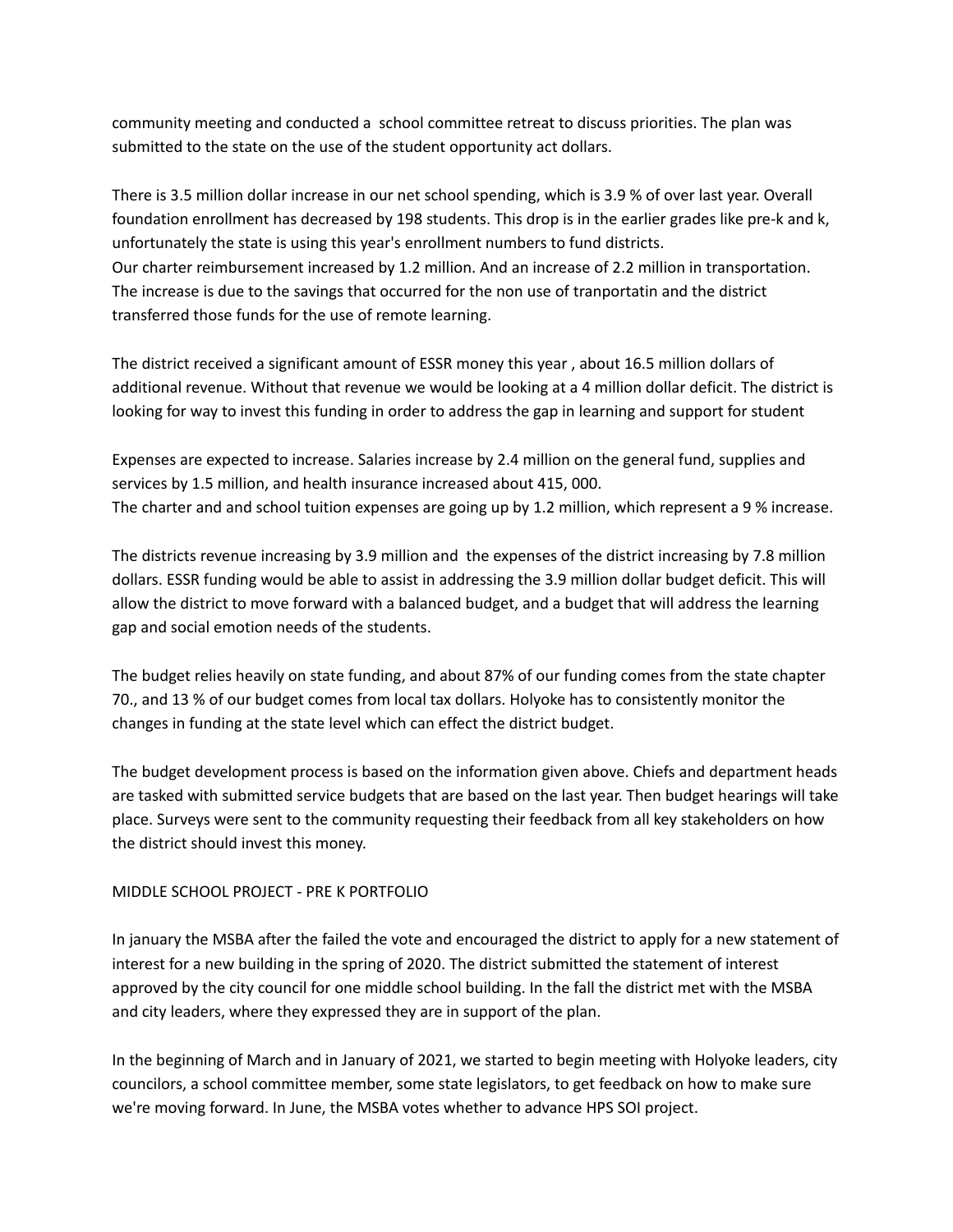The next step moving forward is the feasibility study. The is a meeting scheduled to meet with the joint city council and school committee subcommittee where the district will provide this presentation with more details to inform them of the invitation into the MSBA project and moving forward with a new building. The earliest that would possibly happen is fall 2025.

Ms. Birks seeks clarification on whether this plan will need to be bonded by the city, and will not need a vote of the people.

Mayor Morse clarifies that the interpretation of the failed vote as a lack of support for the funding mechanism which was essentially a tax increase. The city analyzed the finances and can possibly pursue one school with the traditional way of paying for a project and that's a traditional municipal bond. The city council by two-thirds majority votes to bond for a project the city pays for it on an annual basis over 30 years that's part of our debt service. The people would not have an opportunity to vote on a debt exclusion override this is the responsibility of the city council and the mayor to present that option to that body for their um for their approval.

Anthony Soto explains HPS is currently running 10 different grade configurations for 11 schools. Even once the transition of Kelly and Donahue to elementary schools is complete (in years SY21-22 and SY22-23), respectively and Metcalf is a PreK-8 school, there would still be 7 different grade configurations for 11 schools as opposed to a standard district that would have two.

It has also resulted in the average size of schools in HPS is below the national and state average. [The schools that are closest to middle school (Peck, STEM, Veritas) have an average of 306 students (vs. 595 in MA and 575 in the USA). . The schools that are closest to being elementary schools (all others) have an average enrollment of 371 students (v.s 412 in MA, 453 in USA).

HPS needs to work closely with the School Committee, City leaders, HPS staff, families and students to solicit input on how to continue to move forward with the plan for distinct elementary and middle school students, in a way that: minimizes disruption to the extent possible,lans for the structural/operational requirements that allows a strong academic program to flourish, Lives out oupr HPS equity commitments (see appendix), and is financially sustainable. This might require rezoning or 1-2 school closings over the next 1.5 - 4 years.

In 16-17, listening tour and analysis confirmed the community's preference for distinct elementary and middle schools. In the fall of 18, we began conversion of K-8s to elem. and middle schools, we opened 2 new middle schools: Holyoke STEM and Veritas Prep and allowed Morgan and E.N. White to fully and Kelly to partially convert to elementary schools. In the fall 2020 the district partially converted Donahue to an elem. school, yet Metcalf now has middle school. In the fall 2021, Kelly will now be fully converted to an elem. school, and Veritas has all grades 5-8. In the fall of fall 2022, Donahue will be fully converted to an elem. school, yet ENW DL 6th graders need a middle school location. The district has questions for the committee, seeks feedback regarding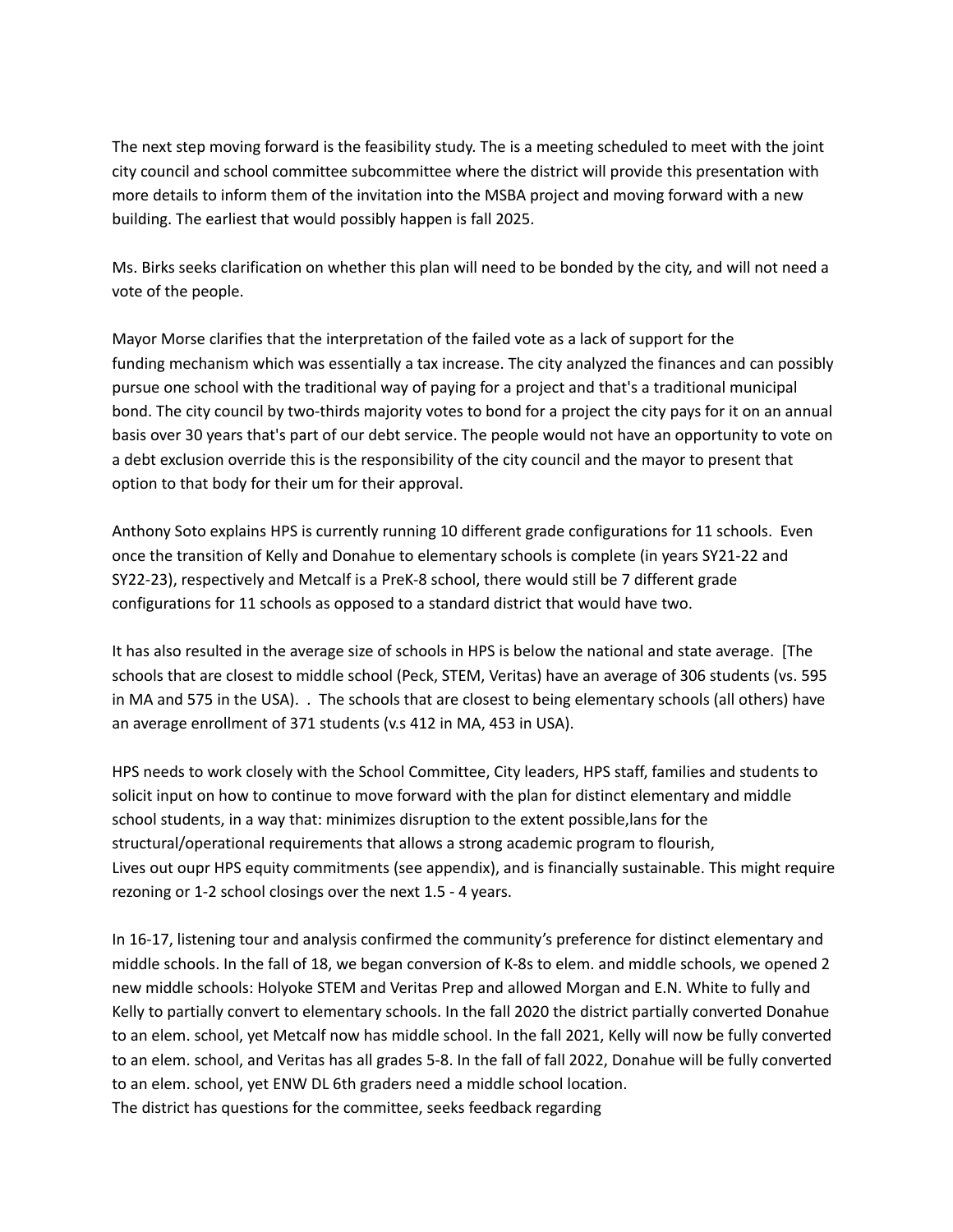- What questions or feedback do you have?
- What advice do you have for moving the middle school building project forward?
- What advice do you have as we continue to move forward the PreK-8 schools to distinct elementary and middle schools?
- Who specifically (people or groups) should solicit input from to ensure that the entire community has a voice in the middle school building project and PreK-8 portfolio work?

# HYBRID LEARNING & RETURN TO SCHOOL

Our first in-person day of school 2/22/2021. There were approximately 275 students PK and K participate in in-person learning 4 days/week.

The district gathered feedback from families via surveys. Feedback from of the majority families reported the students love going to school, they feel safe sending their children to school, schools were clean, safe, welcoming and 88% of survey responses reported no transportation issues.

The feedback from schools included staff are excited to have the students back, livestream teaching is a bit of a challenge and will take getting used to and it overall good start and the students were happy to be in school.

The district has a phase in approach to the full return to hybrid learning.

- 357 students in grades 1-2 enter the week of March 8th
- 369 students in grades 3-4-5 enter the week of March 22nd
- 253 students grades 6-8 have selected to enter into school-based CLCs the week of March 29th ○ full in person return for MS students = 4/26
- 65 High School students continue to participate in CLCs at both campuses
- High school students will transition to the hybrid model starting later this Spring

The return to in-person learning 5 days/week starting in April for the grade levels lilsted below.

- April 5th date for grades PK-5
- Middle school date 4/26
- HS- return TBD
- District planning actions:
	- Continued planning with BOH
	- Supporting staff return to in-person learning
	- Supporting school leaders in reconfiguring learning spaces
	- Ordering additional PPE materials for elementary schools
	- Family Survey due back March 17th

The Holyoke Board of health conducted walkthroughs of all buildings not that student are required to return to in person. Students will now be at 3 ft distance, masks must be worn at all times and reviews of the air quality in the building as well as cleaning protocols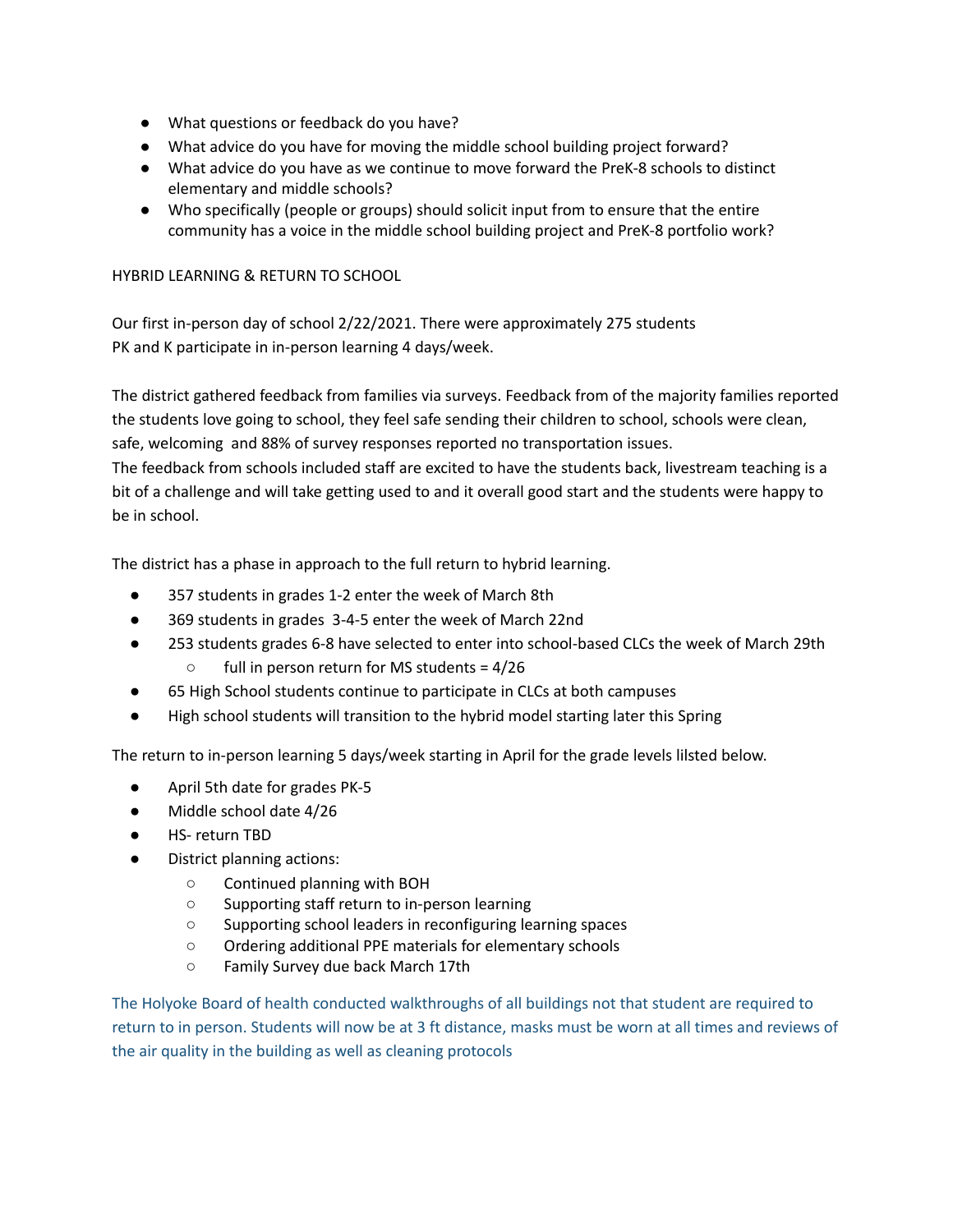DESE has released new tentative dates for MCAS administration for Spring 2021 for grades 3-8. The new dates are: Grade 3-5, ELA, Math, STE on May 10- June 11. Grades 6-8, ELA, Math, STE, TBD, and for the High Schools the tentative schedule is ELA and Math, May 3- June 4, and science June 1- june 11.

### COVID 19 UPDATE

A COVID-19 Vaccination Survey went out to all HPS staff on 3/4/2021 in order to determine the number of staff members interested in getting the COVID-19 vaccine through our HPS/Holyoke Health Center partnership. The District has partnered with the Holyoke Health Center to offer COVID-19 vaccination clinics. The data from the survey will be shared with the health center so that they can place an appropriate request for doses. We are doing everything possible to secure doses and schedule clinics that will meet the scheduling needs of HPS staff that will result in the least disruption to our students' learning. The Abbott BinaxNOW Rapid Antigen Diagnostic Test is available to test students and staff who show symptoms consistent with COVID-19 with signed consent from the staff member or student's parent/guardian.

HPS will be offering a free COVID-19 pooled testing program for students and staff at our schools. In collaboration with the Massachusetts Department of Elementary and Secondary Education (DESE) and the Massachusetts Department of Public Health (DPH). The pooled tests will be performed weekly with a shallow nasal swab for all participating students and staff members and we anticipate receiving the pool results within 24-48 hours. If the result of the pool is negative, then all individuals are presumed to not have COVID-19. If the result of the pool is positive, then all individuals in the pool must be re-tested individually at school using the Abbott BinaxNOW Rapid Antigen Diagnostic Test. This test would be performed by the school's nurse using a nasal swab. All families will receive a message from Project Beacon with instructions of how to register their child. Students aged 18 or older will be sent their own unique link to create an account for themselves.

Holyoke's designation is yellow (it has been for three weeks now!).. As of the second report in March, the case count for the prior 14 days is 201 cases. The average daily incidence rate is 35.3/100,000, and the percent positivity is 3.86%. Since the school year began ( 9/14) through 2/28 HPS has had 434 cumulative positive cases. This includes: 328 remote students, 28 in-person students | 16 Remote staff, 62 in-person staff

The total case counts by month include: September 14-30: 3 cases, October: 24 cases, November:74 cases, December: 123 cases, January: 136 cases, February: 74 cases. The total for February cases 74 include: 56 students ( 48 remote, and 8 in- person) and 18 staff (5 remote, and 13 in-person). The total for March cases through 3/11 include: 19 students (17 remote, and 2 in-person) and 2 staff (both in-person).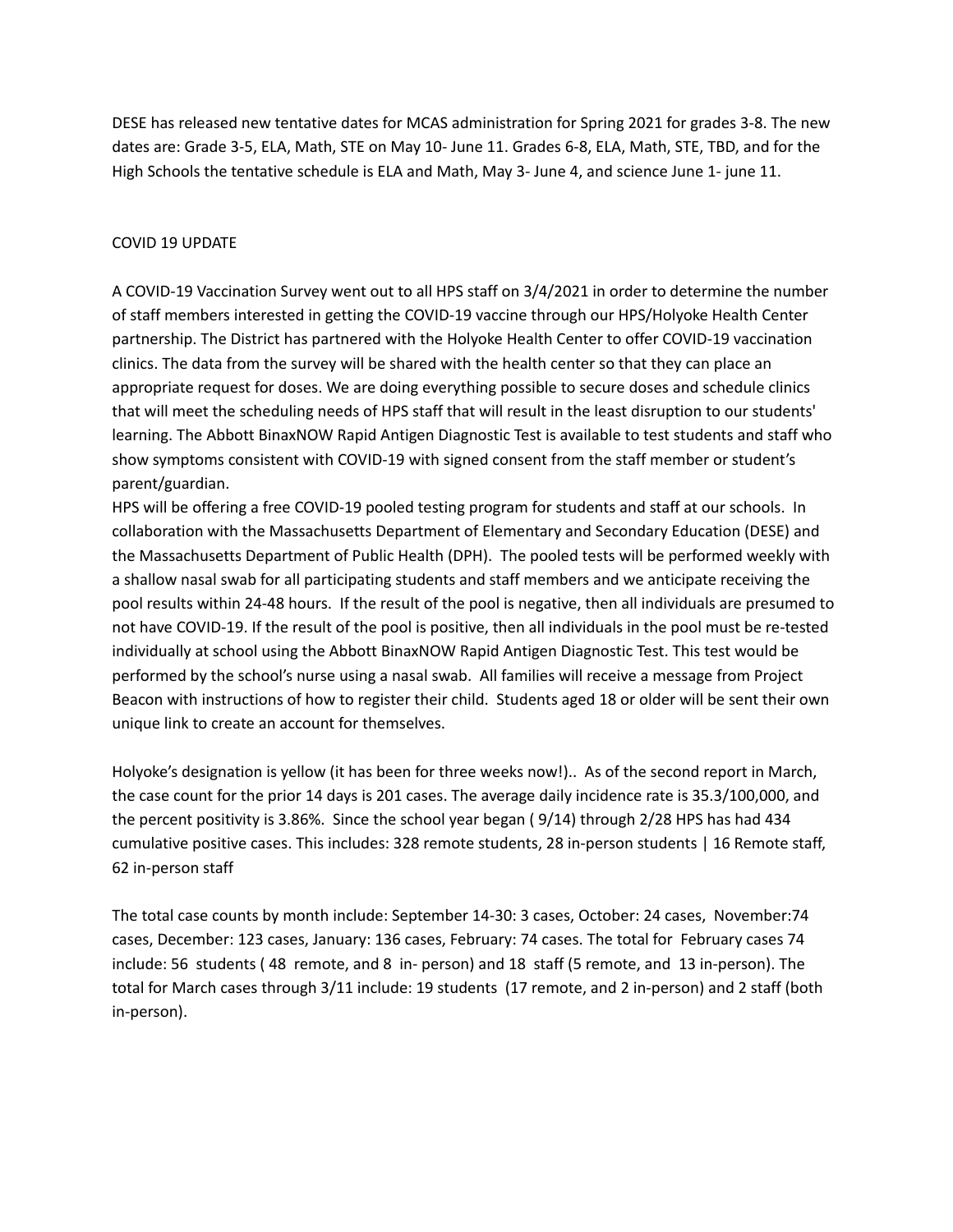Sean Gonsalves, Holyoke Board of Health, is confident with the districts ability to ruturn students to inperson learning safely. The chage to 3ft spacing will not be an issue in the classrooms. Public Health nurse, and Sanitarian have been condicting tanden inspections at the school, and provide an outside perspective on the improvements if needed on the evolving guidance. The board of health will contune to work witht he schools, and condict repeat inspections in the same school as students phase in through out the year in order to continue colloraborations.

Mr. Sheehan shares having a former HPS Nurse, Deb Shaier, is a unique experience as a former HPS nurse, and assists in the the efforts due to the working knowledge of our system.

Mr. Soto shares that the heaviest lift is the staff. The district is reviewing the accommodations in place and working with building principals to ensure that staffing is in place for the return of students. Teh district is hiring a dedicated LPN to assist with the contact tracing process as well as an additional nursing postion to assist with contact tracing.

# FOOD SERVICE

The food Service team is working on ensuring the right meals are in place. In addition to continuing our food sites, there's going to be more more students in person we're going to be looking at potentially consolidating the sites. There is also issues with staff, however staff are calling in and are eager to return.

# SENIOR ACTIVITES

At this time, we will be conducting a graduation task force, which will speak of all senior activities that will take place. The team will include the board of health, and lead by Dr. Curtis and Dr. Mahoney, Mrs. Birks, building pricipals, student and parents. The district is aware that there were issues last year in terms of planning and want to be able to put a plan together that makes our student happy.

# NEW BUSINESS

Minutes of the Decemeber 14th Meeting.

MOTION: set by Ms. Brunelle, seconded by Miss. Tensley Williams to accept the Decemeber 14 minutes.

# ROLLCALL:

Mayor Morse yes, Mildred Lefebvre yes, Devin Sheehan yes, Erin Brunelle yes, Rosalee Tensley Williams, yes, Rebecca Birks,yes, Irene Feliciano Sims yes, John G. Whelihan yes, William Collamore yes, Nyles Courchesne yes.

DEAN STUDENTS REQUEST TO SPEAK REGARDING GRADUATION- students need more time to attend.